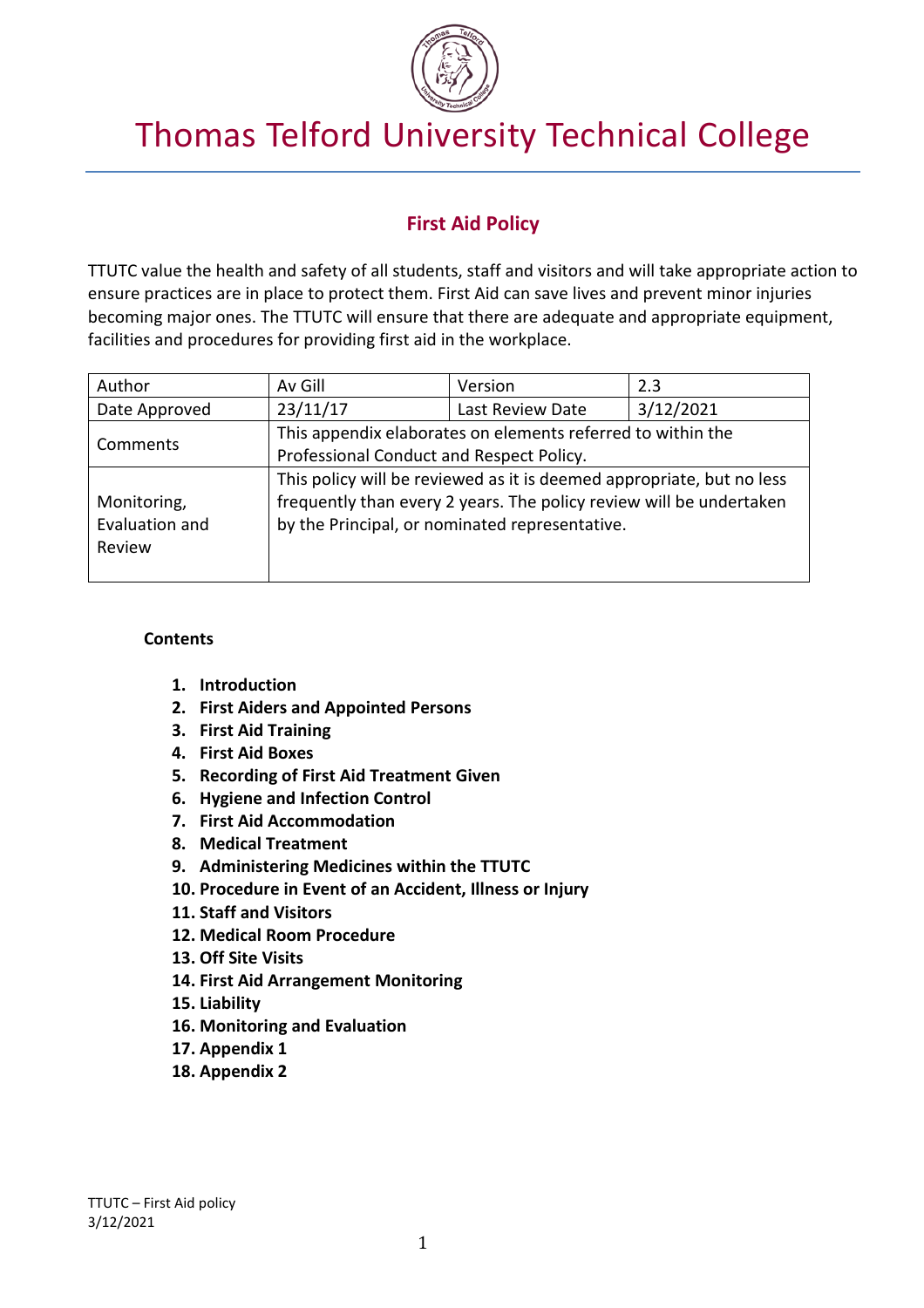## **1. Introduction**

- **1.1.** This policy aims to identify effective systems for ensuring the provision of adequate and appropriate first aid equipment, facilities and personnel at TTUTC both on and offsite.
	- **1.1.1.** to identify the first aid needs of the UTC in line with the Management of Health and Safety at Work regulations;
	- **1.1.2.** to ensure that first aid provision is available at all times whilst there are people on TTUTC premises or on off-site visits;
	- **1.1.3.** to ensure that there are appropriate number of suitably trained first aiders on site and maintain a training log;
	- **1.1.4.** to provide awareness and training to staff, students and visitors on First Aid arrangements in the TTUTC
	- **1.1.5.** To keep records as appropriate and report accidents to the Health and Safety Executive in accordance with the Reporting of Injuries, Diseases and Dangerous Occurrences Regulations.
- **1.2.** The object of first aid is to offer assistance to anyone injured or suddenly taken ill before expert help from a doctor or nurse is available, or before an ambulance arrives.
- **1.3.** The aims of first aid are threefold:
	- **1.3.1.** saving life by prompt and initial action;
	- **1.3.2.** preventing the injury or condition from deteriorating;
	- **1.3.3.** helping recovery through reassurance and protection from further danger.

# **2. First Aiders and Appointed Persons**

- **2.1. A First Aider** is someone who has undergone an approved training course in First Aid at Work and who holds a current First Aid at Work Certificate. Their role involves:
	- **2.1.1.** undertaking first aid treatment in accordance with their training;
	- **2.1.2.** summoning an ambulance or other external medical services;
	- **2.1.3.** liaising with the premises manager to ensure first aid kits are fully stocked and refilled after use;
	- **2.1.4.** keeping suitable records of all treatment administered.
- **2.2. An Appointed Person** is someone who is nominated to take charge of a situation in the absence of a qualified first aider. Their role includes:
	- **2.2.1.** taking charge when someone is injured or falls ill;
	- **2.2.2.** calling an ambulance (where required); and
	- **2.2.3.** being responsible for first aid equipment e.g. re-stocking the first aid box.
- **2.3.** Appointed persons are **not** first aiders and so should **not** attempt to give first aid for which they have not been trained. They may give emergency first aid where trained to do so (normally by completing the Emergency First Aid at Work Certificate).
- **2.4.** A full list of First Aiders will be held at reception and will be prominently displayed **throughout** the TTUTC especially in the Construction and Science laboratories. Students will have an induction to the building when they arrive and this will include a tour of where first aid facilities can be found and the list of First Aiders. Visitors will receive Health and Safety guidelines which will include information about First Aid.
- **2.5.** The Appointed Person must regularly inspect the contents of first-aid containers and the contents must be restocked as soon as possible after use. Sufficient supplies should be held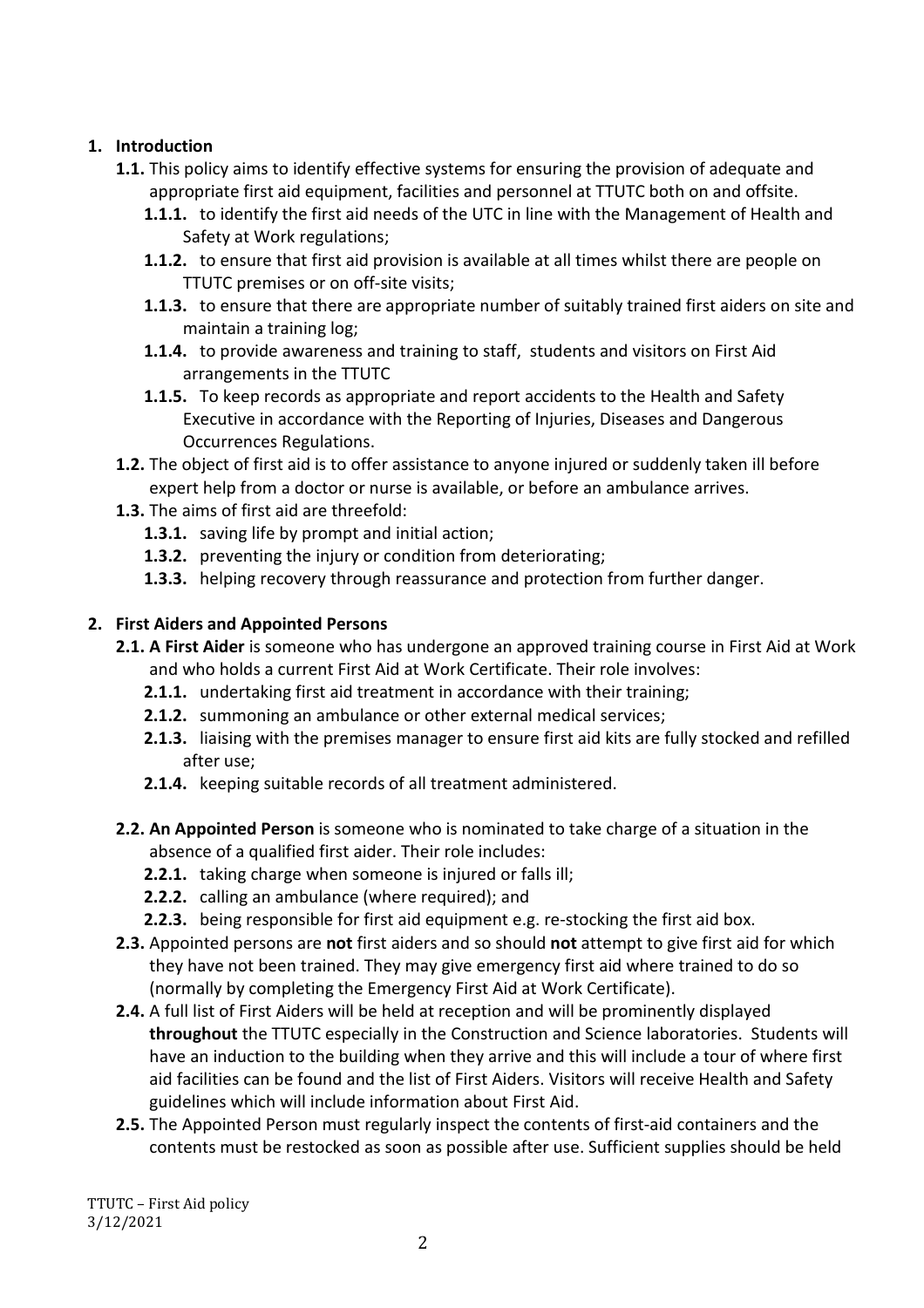in a back-up stock on site. Care should be taken to discard items safely after the expiry date has passed.

## **3. First Aid Training**

**3.1.** First aiders are required to keep a training record and update their training every 3 years. The TTUTC will ensure that staff who have agreed to become first aiders receive the relevant training and will arrange refresher courses before certificates expire.

## **4. First Aid Boxes**

# **4.1. First-aid materials and equipment**

- **4.1.1.** First Aid boxes will be stocked in accordance with guidelines, Appendix 2, be suitably marked, easily accessible and kept in the following locations:
	- 4.1.1.1. Science Laboratories [First floor]
	- 4.1.1.2. Reception/General Office [Ground floor]
	- 4.1.1.3. First Aid and Medical examination room [Ground floor]
	- 4.1.1.4. Design Rooms & Design tech room [First floor]
	- 4.1.1.5. Yellow Storeroom [Ground floor]
	- 4.1.1.6. Conduct room [Second floor]
	- 4.1.1.7. Innovate 1 [Ground floor]
	- 4.1.1.8. Build 1 [Ground floor]
	- 4.1.1.9. Kitchen (contractors' responsibility)
- **4.1.2.** Eye wash equipment is kept in the following locations:
	- 4.1.2.1. Science Laboratories [First floor]
	- 4.1.2.2. First Aid and Medical examination room [Ground floor]
	- 4.1.2.3. Design room/Design tech room [First floor]
	- 4.1.2.4. Innovate 1 [Ground floor]
	- 4.1.2.5. Build 1 [Ground floor]
- **4.1.3.** Body spill kits are also kept in the following locations:
	- 4.1.3.1. First Aid and Medical examination rooms [Ground floor]
	- 4.1.3.2. Science Laboratories [First floor]
	- 4.1.3.3. Design tech Room [First floor]
- **4.1.4.** For educational visits there are travel kits which are kept in the following location:
	- 4.1.4.1. First Aid and Medical examination room [Ground floor]

**4.2.** The equipment and materials in the above areas are intended for minor injuries, i.e. cuts, abrasions etc. All uses of the above **must be recorded in the accident book or minor incident folder** held on reception to ensure all accidents and injuries are investigated and also to enable stocks to be replenished.

## **5. Recording of First Aid Treatment Given**

- **5.1.** First aiders will keep a record of any first aid treatment given. This will include:
	- **5.1.1.** the date, time and place of incident;
	- **5.1.2.** the name of the injured or ill person;
	- **5.1.3.** details of the injury/illness and what first aid was given;
	- **5.1.4.** what happened to the person immediately afterwards [for example went home, resumed normal duties, went back to lessons, went to hospital];
	- **5.1.5.** name and signature of the first aider or person who dealt with the incident.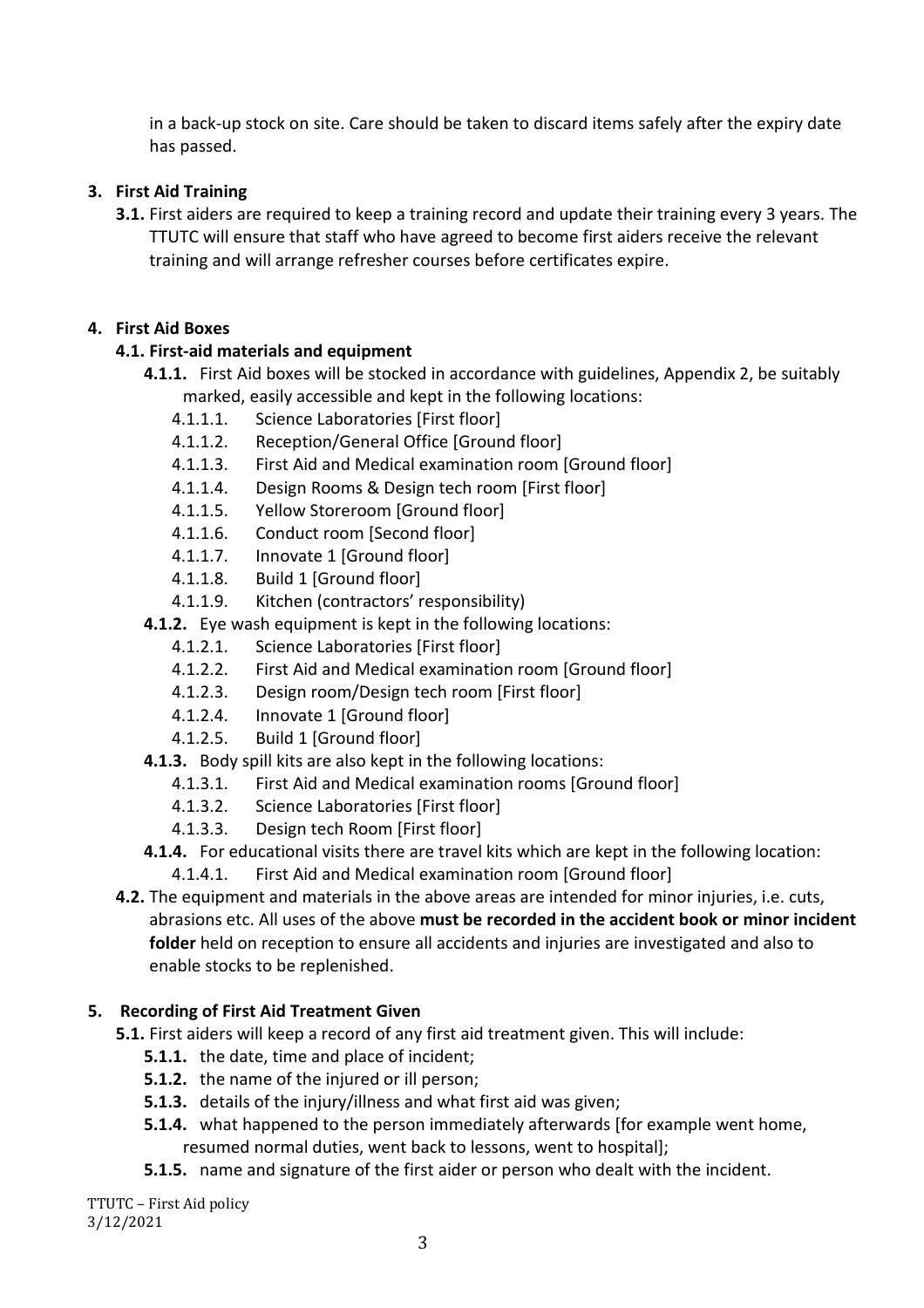**5.2.** The Director of Operations, is responsible for monitoring and identifying trends in accidents and possible areas for improvement in the control of health and safety risks.

## **6. Hygiene and Infection Control**

**6.1.** All staff should take precautions to avoid infection and must follow basic hygiene procedures. Staff will have access to single- use disposable gloves and hand washing facilities and should take care when dealing with blood or other body fluids and disposing of dressings and equipment. Body spill kits are available as per section 4.

## **7. First Aid Accommodation**

**7.1.1.** There is a medical examination and first aid room on the ground floor of the building with a wash basin and is reasonably near an accessible toilet. There is a medical bed, first aid box (**see appendix 1**) and will be used for first aid on the premises.

# **8. Medical Treatment**

# **8.1. students**

- **8.1.1.** Every effort will be made to ensure that students with medical needs experience the best possible care within the TTUTC. All medical information received by the TTUTC will be treated confidentially. Information to ensure the safety and care of individual students will be disclosed as appropriate to staff at the TTUTC, under the direction of the Director of Operations. This will be discussed with the student and their parents for their agreement to the disclosure.
- **8.1.2.** A copy of the relevant information along with student's photographs will be stored in the First Aid room so First Aiders can easily access this before administering any treatment.

## **8.2. Staff**

**8.2.1.** Staff should ensure that colleagues are aware of relevant conditions as appropriate. If in doubt or concerned, a member of staff should raise any concerns with the Principal.

## **9. Administering Medicines within the TTUTC**

## **9.1. Students**

- **9.1.1.** medication should not be administered to students without a direct request from parents. This must be supported with written instructions on administration and with appropriate training if necessary;
- **9.1.2.** students' personal medication must be in the original packaging labelled with the students name, address and dispensing instructions, and must be kept securely locked in the medical cabinet in the medical room;
- **9.1.3.** medicine dosage will be supervised by a member of staff but the student will administer it themselves. Injections should be administered by students in the medical room and needles/sharps must be disposed of in the medical room using the sharps bin provided by the parent;
- **9.1.4.** any medication found in the possession of a student without the appropriate parental consent will be removed and the parent will be contacted for consent;
- **9.1.5.** all administered medication should be recorded on the student's medication log;
- **9.1.6.** epipens must be kept in an unlocked cupboard in the medical office during UTC hours, but must be locked outside UTC hours;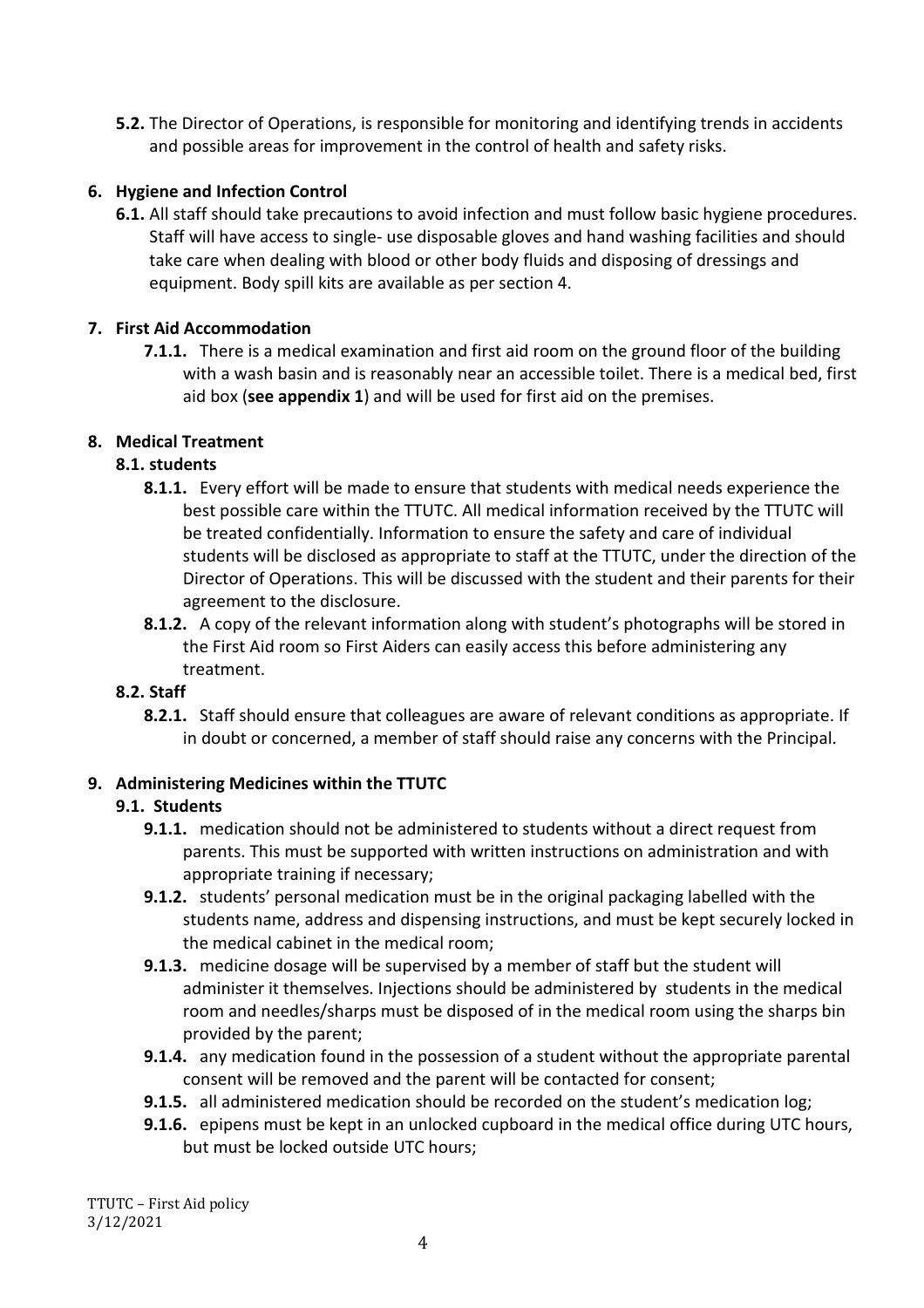- **9.1.7.** no medication other than that supplied from home according to the above procedure will be issued under any circumstances;
- **9.1.8.** any medication found to be past its expiry date should be collected by parents/carers for disposal
- **9.1.9.** any medicines which need to be administered during the UTC day whilst a student is on a trip must be placed in the possession of a responsible adult to supervise the dosage;
- **9.1.10.** first aiders will only administer medication where the appropriate training has been given in line with the students care plan;
- **9.1.11.** under no circumstances will a child be permitted to take medication brought in by another student with staff knowledge;
- **9.1.12.** in an emergency, inhalers **cannot** be transferred from student to student, the emergency services should be called.
- **9.1.13.** The UTC will hold a generic emergency inhaler on site in the medical room for use in an emergency, with a second inhaler available to take on trips

#### **9.2. Staff**

- **9.2.1.** Staff are responsible for their own medication and must ensure that any medication brought into the TTUTC for their own personal use is kept securely in a place where students will not have access to it.
- **9.2.2.** Staff must ensure that the Principal is made aware of any medication that might need to be administered in an emergency including allergies that may require the use of an Epipen.

#### **10. Procedure in Event of an Accident, Illness or Injury**

- **10.1.** If a student becomes ill during a lesson and the teacher feels that medical treatment is required, the student should be sent to Reception, accompanied by another student if required.
- **10.2.** If it is deemed inappropriate to move the student then a responsible person/student should be sent to seek assistance either from the nearest first aid station or from reception.
- **10.3.** If it is necessary to send students home, the Appointed Person/First Aider at Work will liaise with reception and parents/carers to make the necessary arrangements. Students should not be allowed to make their own way home without parental/carers consent and if home contact is not possible the students should remain on site until this has been achieved.
- **10.4.** Transport for a student may be required for non-emergency hospital treatment; parents/carers should be contacted to request transport in the first instance. However, if parents/carers are not available, a taxi will be called to transport the student to hospital, accompanied by the Appointed Person or first aider, whilst the TTUTC continues to secure home contact.
- **10.5.** Emergency hospital attention must be sought at any point that the First Aider/ Appointed Person believes it is necessary. This must be done through reception as soon as possible and according to the guidelines in **appendix two**. A member of staff from the TTUTC must accompany them to hospital and stay with them until a parent or carer arrives.
- **10.6.** During non-lesson time reception must be contacted for all incidents. These must then be reported to a nominated First Aider or Appointed Person who will deal with the situation and then record as necessary all accidents, injuries and dangerous occurrences.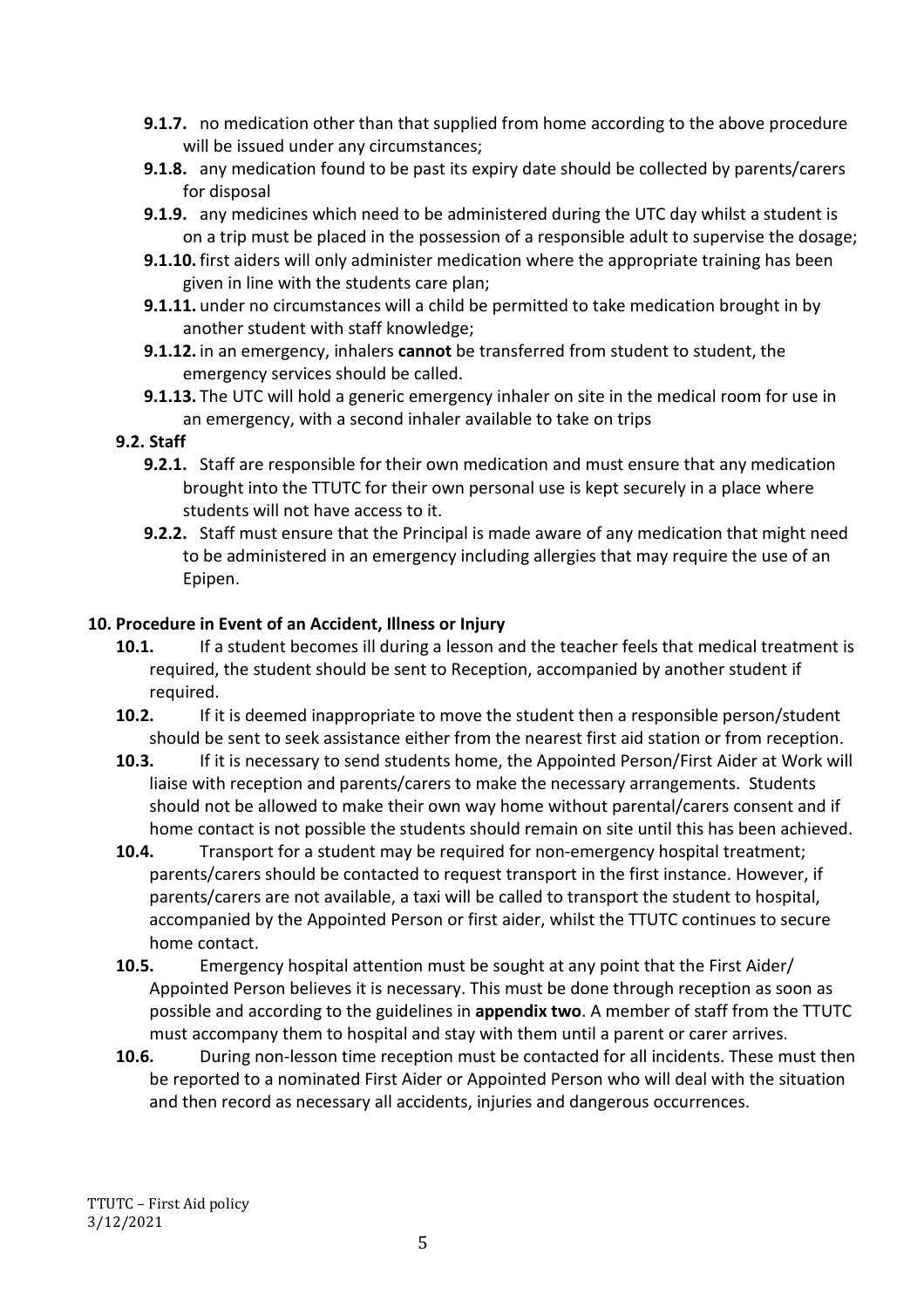#### **11. Staff and Visitors**

**11.1.** Anyone requiring medical attention should report to reception. If an ambulance is required for a member of staff, the person identified on staff records as the emergency contact should be informed unless the member of staff requests otherwise. If a visitor to the UTC requires an ambulance all efforts must be made to contact a member of the family or other work colleague unless requested otherwise by the person.

#### **12. Medical Room Procedure**

- **12.1.** A First Aider will be called and the student will be escorted to the medical room for treatment.
- **12.2.** If no medical treatment is needed, but student is to go home, then reception will contact the parents of the student to be collected. If parents cannot collect, then the student will remain in the First Aid room until the end of the TTUTC day unless parental/carers consent is obtained for the student to travel home alone.

#### **12.3. If medical treatment is required:**

- **12.3.1.** a First Aider will be called;
- **12.3.2.** details of treatment given must be recorded in the minor incident folder. If treatment is required as a result of an accident, details must also be entered in the Accident Book and record logged with the Director of Operations
- **12.3.3.** as good practice parents/carers will be informed either by a letter at the end of day or immediate contact from Reception or the First Aider

#### **13. Off Site Visits**

**13.1.** The risk assessment for the Educational visit will determine the level of medical support required. As a minimum someone with First Aid training and travel kit should be taken.

#### **14. First Aid Arrangement Monitoring**

- **14.1.** The Director of Operations is responsible for undertaking an annual first aid assessment, ensuring adequate first aid arrangements are made for the TTUTC. The Director will also liaise with lead staff in assessing the first aid requirements for off-site activities where there may be an increased risk of injury.
	- **14.2.**Arrangements include ensuring that:-
		- **14.2.1.**there are sufficient numbers of first aid trained personnel to meet the needs identified in the assessment throughout the times that the premises are in use/the trip is in progress;
		- **14.2.2.**there is adequate provision of first aid equipment which is stored in suitable containers;
		- **14.2.3.**sufficient notices are displayed at appropriate places indicating the location of first aid equipment and trained first aiders so that assistance can be quickly summoned;
		- **14.2.4.** adequate access to a telephone is always available to call emergency services when required;
		- **14.2.5.** employees are informed of the local first aid arrangements at induction and whenever changes are made;
		- **14.2.6.**staff are made aware of the location of first aid equipment/facilities and personnel;
		- **14.2.7.** A suitable medical room is available when the need is identified;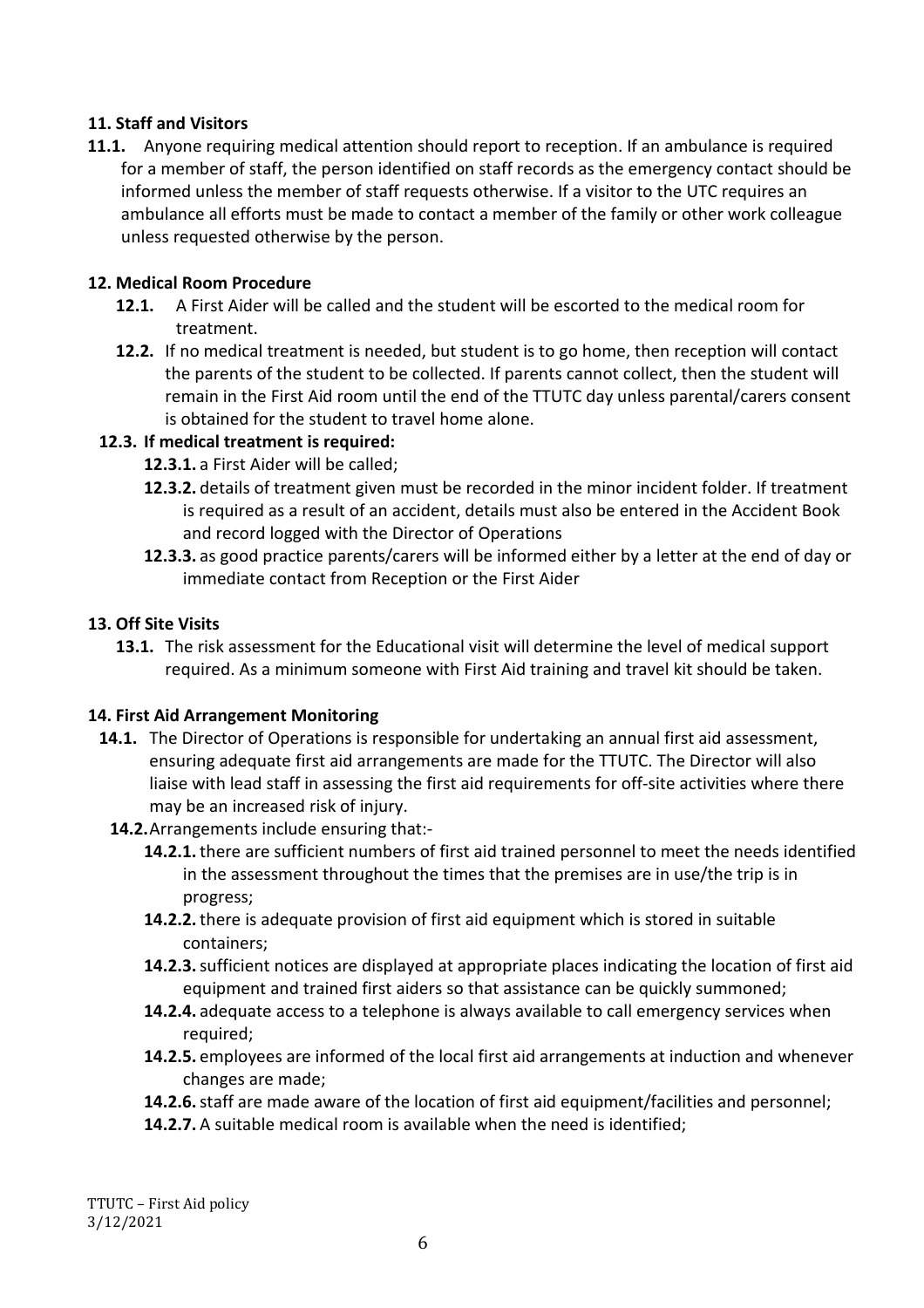**14.2.8.** Contractors are provided with information regarding first aid procedures and how to access first aid provision prior to commencing work, if this will be available to them whilst working on-site;

#### **15. Liability**

**15.1.** The TTUTC employer's liability insurance policy will provide indemnity for staff acting as first aiders or emergency aiders as defined above. First aiders must ensure that any treatment they give is administered in accordance with the training they have received. So long as treatment is administered with good intent and in accordance with current good practice, the TTUTC insurers will support the actions of its employees in the event of a legal case relating to first aid treatment.

#### **16. Monitoring and Evaluation**

- **16.1.** All accidents, injuries and illnesses will be recorded. This data will be used to:
	- **16.1.1.** monitor and evaluate the effectiveness of the health and safety policy and procedure;
	- **16.1.2.** monitor and evaluate the risk assessment process;
	- **16.1.3.** demonstrate defensible decision making in the event of complaints being made;
	- **16.1.4.** engage and inform the work of the site and premises staff;
	- **16.1.5.**report to governors in order for them to evaluate the health and safety work of the TTUTC;

#### **Appendix 1**

#### **Contents of First Aid boxes**

There is no mandatory list for first aid boxes; however the HSE recommends that the minimum provision of first aid items should be:

- A leaflet giving general advice on First Aid;
- 20 individually wrapped sterile adhesive dressings (assorted sizes);
- 2 sterile eye pads;
- 4 individually wrapped triangular bandages;
- 6 safety pins;
- 6 medium sized individually wrapped sterile unmediated wound dressings;
- 2 large individually wrapped sterile unmediated wound dressings;
- 1 pair of disposable gloves.

Travelling First Aid Boxes contents list:

- A leaflet giving general advice on First Aid;
- 6 individually wrapped sterile adhesive dressings (assorted sizes);
- 1 large individually wrapped sterile unmediated wound dressing;
- 2 individually wrapped triangular bandages;
- 2 safety pins;
- Individually wrapped moist cleansing wipes;
- 1 pair of disposable gloves.

In addition to the above, Travelling First Aid boxes may also contain sick bags and sanitary wear.